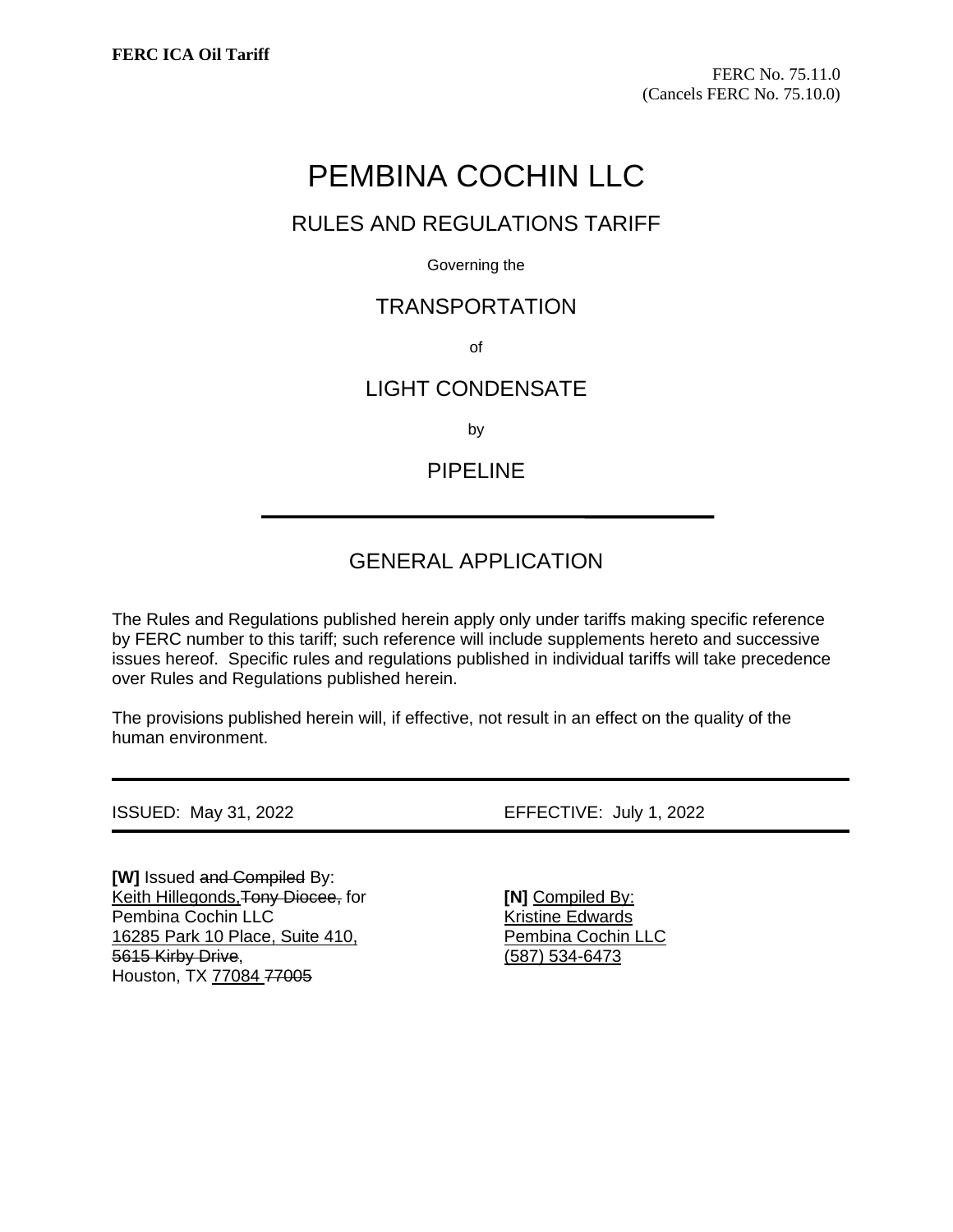### Table of Contents

| <b>Rule No</b> | Subject                                                                       | Page           |
|----------------|-------------------------------------------------------------------------------|----------------|
| 19             | Adverse Claims Against Light Condensate                                       | 11             |
| 10             | <b>Application of Rates</b>                                                   | 7              |
| 17             | <b>Apportionment of Service</b>                                               | 11             |
| 5              | Changes in Quality and Segregation                                            | 6              |
| 20             | Claims, Suits, and Time for Filing                                            | 12             |
| 8              | <b>Committed Shipper Nominations and Deficiency Fees</b>                      | 7              |
| 9              | <b>Committed Shipper Reimbursement Rights</b>                                 | 7              |
| $\overline{2}$ | Commodity                                                                     | 5              |
| 1              | <b>Definitions</b>                                                            | 3              |
| 14             | Delivery and Acceptance; Ownership of Light Condensate; Import<br>Obligations | 9              |
| 6              | Equalization                                                                  | 6              |
| 13             | <b>Evidence of Receipts and Deliveries</b>                                    | 9              |
| 21             | <b>Financial Assurances</b>                                                   | 12             |
| 23             | Incorporation of Practices                                                    | 14             |
| 16             | Indemnification By and Liability of Shipper                                   | 10             |
| 22             | Interpretation                                                                | 13             |
| 15             | Liability of Carrier                                                          | 10             |
| 12             | Measuring, Testing, and Deductions                                            | 8              |
| 3              | Origin and Destination                                                        | 5              |
| 11             | Payment of Rates and Lien For Unpaid Charges                                  | 8              |
| 18             | Requested Change by Shipper                                                   | 11             |
| 4              | <b>Specifications As To Quality</b>                                           | 5              |
| $\overline{7}$ | <b>Tenders and Quantities</b>                                                 | $\overline{7}$ |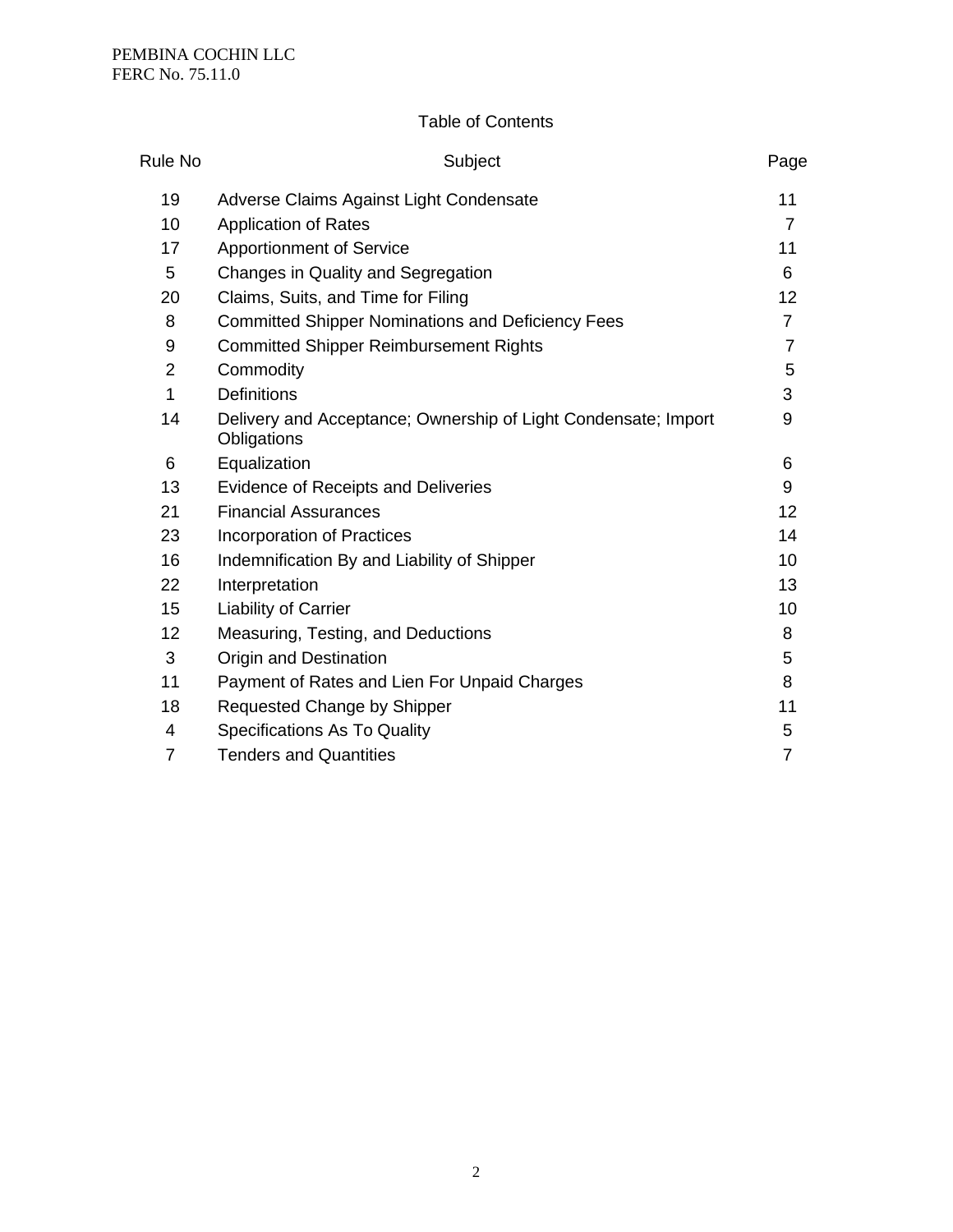#### **1. DEFINITIONS**

As used in this tariff, the following terms have the following meanings:

"**API**" means American Petroleum Institute.

"**ASTM**" means American Society for Testing and Materials.

"**Available Capacity**" means the capacity of the Cochin Pipeline, expressed in barrels per day, available to transport in a month, given operating conditions in that month.

"**Barrel**" means a unit of volume equivalent to forty-two (42) United States gallons measured at a temperature of sixty degrees Fahrenheit  $(60^{\circ}F)$  and a pressure of 14.696 psi.

"**Business Day**" means any day that is not a Saturday, Sunday or a statutory holiday in Calgary, Alberta or Houston, Texas.

"**CER**" means the Canada Energy Regulator.

"**Carrier**" means Pembina Cochin LLC.

"Celsius" (°C) is equivalent to the Fahrenheit temperature minus 32 divided by the factor 1.8.

"**Cochin Pipeline**" means Carrier's pipeline system to transport Light Condensate from a Receiving Point in Kankakee County, Illinois, or Clinton, Iowa, to the Canada/U.S. border near Maxbass, North Dakota (Alameda, Saskatchewan).

"**Cochin Canada**" means PKM Cochin ULC.

"**Cochin Canada Pipeline**" means Cochin Canada's pipeline system for the transportation of Light Condensate from a receipt facility near Maxbass, North Dakota (Alameda, Saskatchewan) to a point near Fort Saskatchewan, Alberta, Canada.

"**Committed Rate**" means the international joint rate or toll charged to a Committed Shipper for Services relating to volumes of Light Condensate transported on the Cochin Pipeline pursuant to the terms of a Committed Shipper's transportation service agreement and the terms of Carrier's joint international tariffs with Cochin Canada for the transportation of Light Condensate from Receiving Points in Kankakee County, Illinois, or Clinton, Iowa, United States, to the Delivery Point near Fort Saskatchewan, Alberta, Canada, which tariffs shall be on file and posted at the FERC and CER as such tariffs may be amended or supplemented from time to time.

"**Committed Shipper**" means a Shipper that has contracted for transporting or paying for a Committed Volume on the Cochin Pipeline pursuant to the terms of a TSA entered into with Carrier during the open season that ended on May 31, 2012.

"**Committed Volume**" means, with respect to a Committed Shipper, the minimum daily volume of Light Condensate to be received by Carrier set out in Section 2.1 of the Committed Shipper's TSA in respect of the Cochin Pipeline.

"**Cubic Meter**" (m<sup>3</sup> ) means a metric unit of volume at a temperature of fifteen degrees Celsius (15 $\degree$ C) and a pressure of 101.325 kPa which is equivalent to 6.289811 Barrels at a temperature of sixty degrees Fahrenheit (60°F) and a pressure of 14.696 psi.

"**Deficiency Fee**" means payments to be made by a Committed Shipper as determined in accordance with Section 2.3 of the TSA.

"**Delivery Point**" means any point of interconnection between a delivery flange that is included in the Cochin Pipeline and another facility.

"**DRA**" means Drag Reducing Agent.

"**FERC**" means the Federal Energy Regulatory Commission in the United States.

"**Financial Assurances**" means the financial assurances provided by Shipper and accepted by Carrier in accordance with Rule 21.

"**Kilopascal**" (kPa) is equivalent to 0.1450377 pounds per square inch.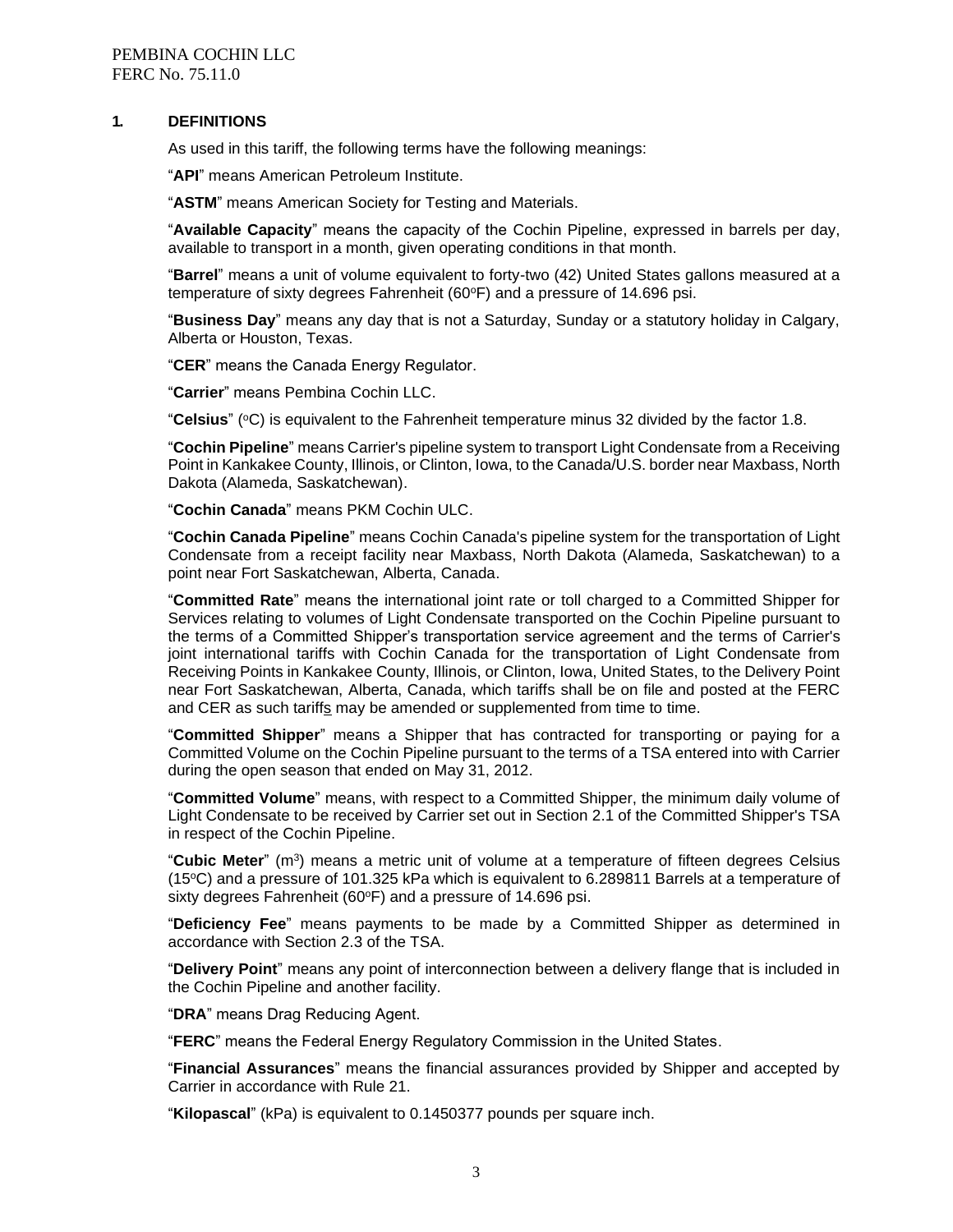"**Light Condensate**" means a liquid hydrocarbon having properties conforming to those specified in Rule 4(a).

"**Minimum Volume**" means, for the Cochin Pipeline, a minimum continuous volume of 50,000 Barrels or 7,950 Cubic Meters of Light Condensate received or delivered at one time.

"**Monthly Volume**" means the product of the Committed Volume multiplied by the number of days in the relevant month.

**"NAFTA"** means North American Free Trade Agreement.

"**Receiving Point**" means any point of interconnection between a receipt flange that is included in the Cochin Pipeline and another facility.

"**Regular Delivery Point**" means a Delivery Point for the delivery of Light Condensate as provided for in Carrier's toll schedules or rate tariffs.

"**Regular Receiving Point**" means a Receiving Point for the receipt of Light Condensate as provided for in Carrier's toll schedules or rate tariffs.

"**Retention Stock**" means the combination of Working Stock and Tank Bottoms.

"**Services**" means the receipt of Light Condensate for a Shipper's account at a designated Regular Receiving Point and the terminaling, transportation and delivery of such Light Condensate to a designated Regular Delivery Point.

"**Shipper**" means a party that contracts with Carrier for the provision of Services pursuant to the rules, regulations and rates in Carrier's tariff, and that has satisfied Carrier of that party's capacity to perform its financial obligations that may arise from the provision of Services, and includes a Committed Shipper and a transferee of a Shipper's rights and obligations, as approved in accordance with Rule 21(c).

"**Tank Bottoms**" means the volume of Light Condensate required by Carrier, at locations where Carrier provides necessary operational tankage, to float tank roofs to working levels and to maintain that level.

"**Tender**" means an offer by Shipper to Carrier in accordance with this tariff for the transportation of a stated quantity of Light Condensate from a Regular Receiving Point to a Regular Delivery Point.

"**TSA**" means a Transportation Services Agreement executed by Carrier and a Committed Shipper pursuant to the open season that ended on May 31, 2012.

"**Uncommitted Volumes**" means: (i) volumes of Light Condensate received by Carrier for transportation for a Shipper that is not a Committed Shipper and (ii) volumes of Light Condensate received by Carrier for transportation for a Committed Shipper in a month that are in excess of such Committed Shipper's Monthly Volume.

**"Vapor Pressure"** means the dry vapor pressure equivalent as determined using the ASTM Standard D5191 "Standard Test Method for Vapor Pressure of Petroleum Products (Mini Method)".

"**Viscosity**" means the property which offers resistance to flow and is based on Carrier's reference pipeline temperature at the time of receipt.

"**Working Stock**" means the volume of Light Condensate required by Carrier as linefill for its pipeline, pump stations and terminals for operational and scheduling purposes, as specified from time to time by Carrier.

#### **2. COMMODITY**

a. This tariff applies to the transportation of Light Condensate by Carrier and no commodity other than Light Condensate will be transported under this tariff.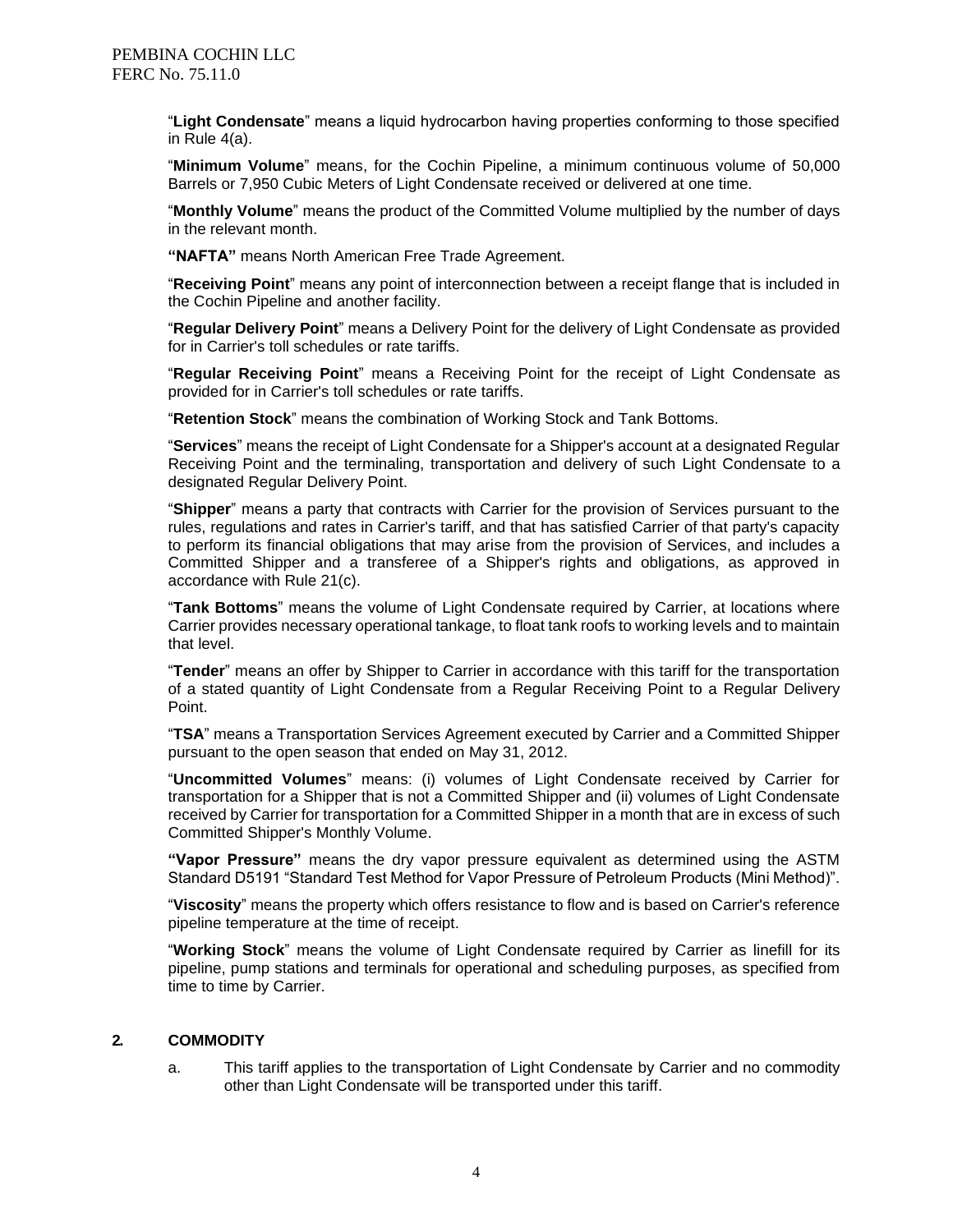#### **3. ORIGIN AND DESTINATION**

- a. Subject to the further provisions of this tariff, Carrier will only accept Light Condensate for transportation:
	- i. at Regular Receiving Points;
	- ii. when the Light Condensate has been specified to be delivered to one or more Regular Delivery Points;
	- iii. when the party taking delivery of the Light Condensate has been specified in writing to Carrier; and
	- iv. when Shipper has evidenced, to the satisfaction of Carrier, that sufficient available capacity to transport the Light Condensate on the Cochin Canada Pipeline has been apportioned to Shipper in accordance with the provisions of Cochin Canada's tariff filed with the CER.
- b. Carrier shall not be responsible for Light Condensate that cannot be delivered as specified by the Shipper due to any regulatory intervention.

#### **4. SPECIFICATIONS AS TO QUALITY**

- a. Shipper shall not deliver to Carrier and Carrier shall not be obligated to accept Light Condensate that, as determined by Carrier, has on receipt:
	- i. (1) a temperature greater than 38 degrees Celsius;
		- (2) a Vapor Pressure in excess of 103 Kilopascals;

(3) sediment and water in excess of 0.5 percent by volume (ASTM D95 referee test method);

(4) a density less than 600 kilograms per cubic meter, or in excess of 775 kilograms per cubic meter at 15 degrees Celsius (ASTM D4052 referee test method);

(5) a kinematic viscosity in excess of 2 square millimeters per second determined at Carrier's reference temperature (ASTM D445 or D7042 referee test method);

- ii. any untreated cracked material which will include, but will not be limited to, coker byproducts, olefin plant by products and cat cracked stocks;
- iii. any organic chlorides;
- iv. physical or chemical characteristics that may render such Light Condensate not readily transportable by Carrier or that may materially affect the quality of other commodities transported by Carrier or that may otherwise cause disadvantage to Carrier; and
- v. any characteristics that are inconsistent with the Light Condensate Acceptance Practice referenced in Rule 23.

In the event of any conflict or discrepancy between clauses (i) through (iv) above, on the one hand, and the Light Condensate Acceptance Practice referenced in clause (v), on the other, whichever is the more stringent shall apply.

Shipper shall not deliver to Carrier and Carrier shall not be obliged to accept Light Condensate that is inconsistent with the NAFTA Practice referenced in Rule 23.

- b. Shipper shall, as required by Carrier, provide to Carrier a certificate with respect to the specifications of Light Condensate listed in (i) through (v) above to be received by Carrier from Shipper. If Shipper fails to provide Carrier with such certificate, then Carrier will not be obligated to accept Shipper's Light Condensate.
- c. If Carrier determines that a Shipper does not comply with the provisions of paragraph (a) of this Rule 4, then such Shipper shall remove its Light Condensate from the Cochin Pipeline as directed by Carrier.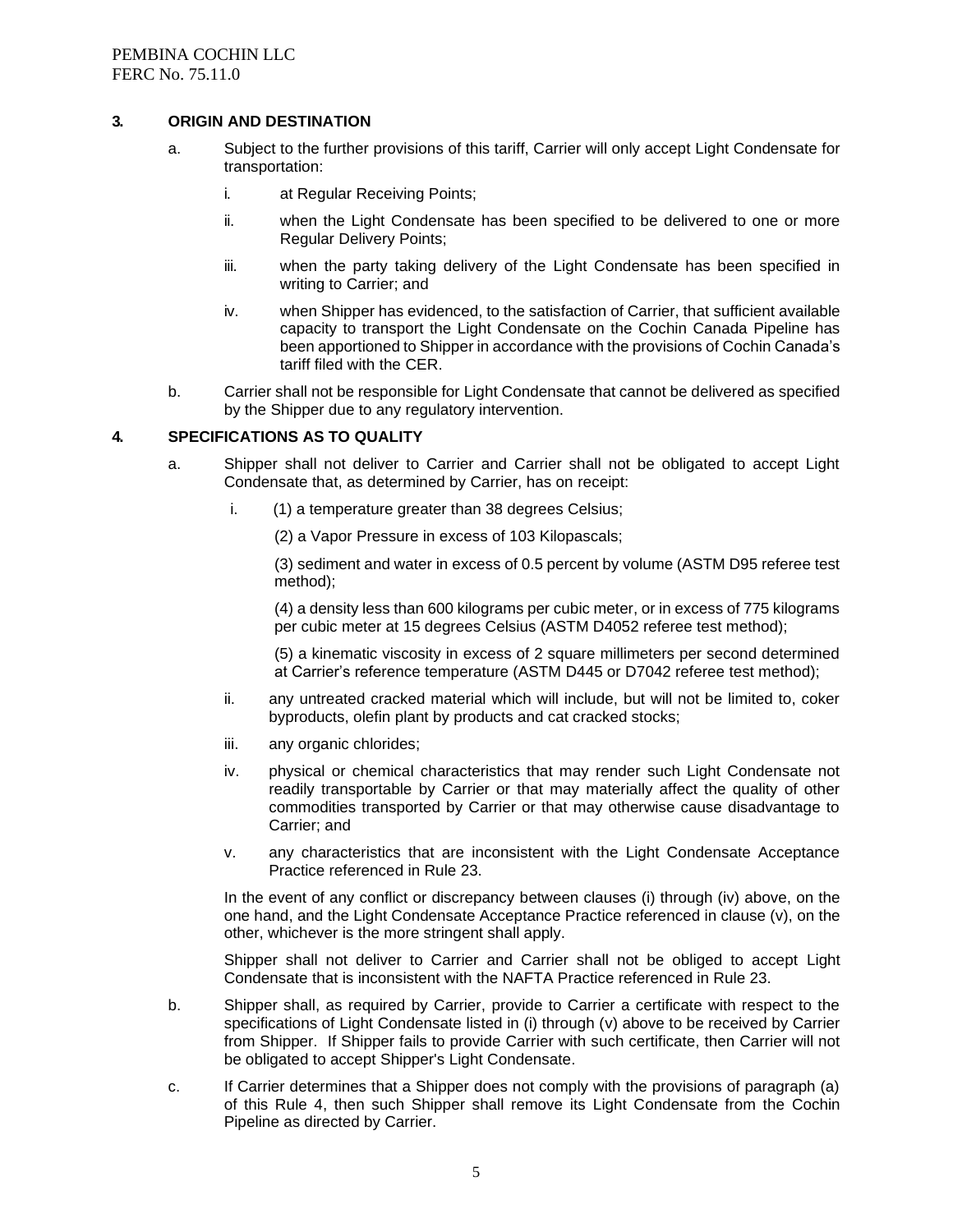d. If Shipper fails to remove its Light Condensate from the Cochin Pipeline in accordance with the provisions of paragraph (c) of this Rule 4 or fails to remove its Light Condensate from a Regular Delivery Point, then Carrier shall have the right to remove and sell such Light Condensate in such lawful manner as deemed appropriate by Carrier. Carrier shall pay from the proceeds of such sale all costs incurred by Carrier with respect to the storage, arrangement of alternate transportation, removal, marketing and sale of such Light Condensate. The remainder of such proceeds, if any, shall be held by Carrier for Shipper and any other party lawfully entitled to such proceeds.

#### **5. CHANGES IN QUALITY AND SEGREGATION**

- a. Shipper acknowledges and agrees that Light Condensate delivered to the Cochin Pipeline by all Shippers will be commingled and that Carrier will not endeavor to deliver substantially the same type of Light Condensate as that received from Shipper.
- b. Carrier shall not be liable for any damage, loss or consequential loss resulting from a change in the density or other quality of a Shipper's Light Condensate that is commingled with other Light Condensate in the facilities of Carrier.
- c. Carrier may inject DRA into the Light Condensate to be transported and Shipper will accept delivery of shipments at the Delivery Point containing DRA compound.

#### **6. EQUALIZATION**

- a. Carrier shall, for each month, calculate an equalization adjustment to account for quality differences for Light Condensate tendered to the Cochin Pipeline by or on behalf of each Shipper. The equalization adjustment shall be determined by Carrier using the procedures set out in the Equalization Practice referenced in Rule 23. All measurements of the Light Condensate tendered by Shipper shall be determined pursuant to Rule 12. Carrier may recover all costs incurred for calculating the equalization adjustments (including but not limited to sampling and testing) by spreading all such costs pro rata across the positive and negative equalization adjustments calculated under Rule 6(b).
- b. Where any Shipper has a positive equalization adjustment, Shipper shall pay the adjustment to Carrier. Carrier shall pay any negative equalization adjustments to Shippers tendering Light Condensate to the Cochin Pipeline and entitled thereto; provided that Carrier assumes no liability for payment of negative equalization adjustments unless Carrier receives payment of the positive equalization adjustments, and, if there is any shortfall, payments actually received by Carrier will be allocated on the basis of amounts owed. Carrier may calculate, and Shipper shall be liable for, retroactive equalization adjustments for a period of up to twelve (12) months from the month for which the equalization statement in question has been issued.
- c. Carrier will balance and settle Shipper Light Condensate volume over/short positions on a monthly basis.
- d. Carrier may contract with a third party to implement the Equalization Practice, including having such third party collect and distribute funds thereunder on its behalf.

#### **7. TENDERS AND QUANTITIES**

- a. Shippers desiring to Tender Products for transportation shall Tender to the Carrier in writing (Notice of Shipment) a separate Tender for each calendar month on or before the fifteenth  $(15<sup>th</sup>)$  day of the preceding month. Notice of any amendment to the monthly nomination date shall be provided by Carrier to all Shippers at a minimum of twenty four (24) hours in advance of the proposed change in nomination date. Carrier may, subject to the availability of space and the operating conditions of the facilities of Carrier, accept Tenders or revised Tenders after such time.
- b. Shipper shall, upon notice from Carrier, provide written third party verification as required by Carrier that Shipper has sufficient volumes accessible to support such Shipper's Tender. Carrier shall not be obligated to accept a Shipper's Light Condensate where such verification is, in the sole discretion of Carrier, unacceptable to Carrier.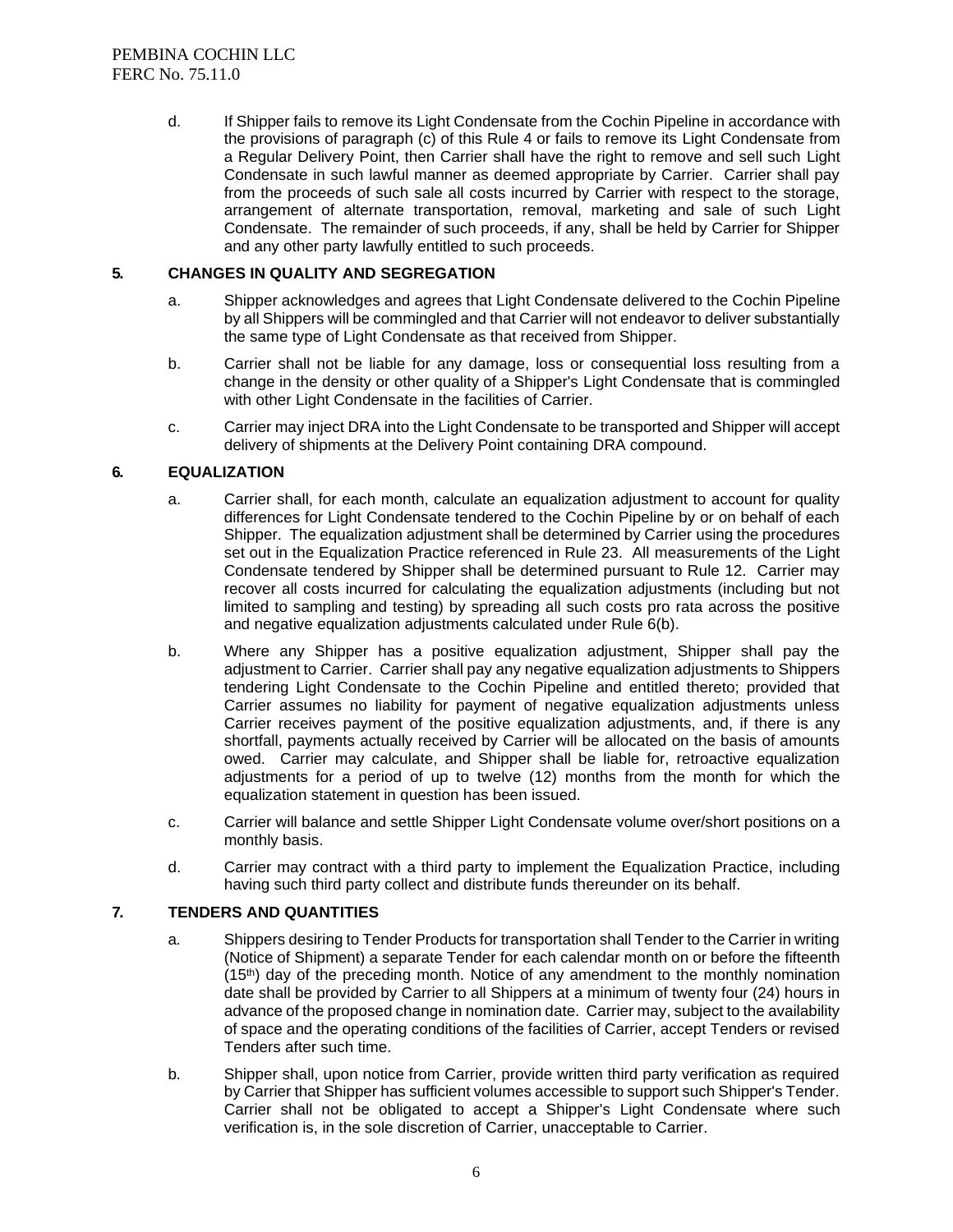- c. Carrier shall not be obligated to accept Shipper's Light Condensate if the volume of such Light Condensate is less than the Minimum Volume or if the receipt flow rate at which such Light Condensate is received by Carrier is less than or greater than the receipt flow rates specified from time to time by Carrier for each Regular Receiving Point. Carrier shall not be obligated to make a delivery of a Shipper's Light Condensate of less than the Minimum Volume or at a delivery flow rate less than or greater than the delivery flow rates specified from time to time by Carrier for each Regular Delivery Point.
- d. As specified in Carrier's Retention Stock Policy, each Shipper shall either supply its share of Retention Stock or pay the Retention Stock Surcharge specified in the Carrier's local tariffs Carrier's incentive tariffs. The Retention Stock Surcharge collected will be distributed the following month to Shippers who provided Retention Stock during the prior month, in proportion to the quantity provided, as specified in Carrier's Retention Stock Policy.

#### **8. COMMITTED SHIPPER NOMINATIONS AND DEFICIENCY FEES**

- a. In the event that a Committed Shipper fails to nominate and/or Tender a volume of Light Condensate equal to the Committed Volume it shall nevertheless pay to the Carrier the Deficiency Fee as determined in accordance with Section 2.3 of the TSA.
- b. Whether nominations and Tenders meet Committed Volume requirements will be assessed relative to receipts at the Receiving Point.

#### **9. COMMITTED SHIPPER REIMBURSEMENT RIGHTS**

a. Deficiency Fees are not considered pre-paid transportation. Committed Shippers, who pay a Deficiency Fee shall not be entitled to any reimbursement of all or any part of such Deficiency Fee, all as set forth in the TSA.

#### **10. APPLICATION OF RATES**

a. Carrier shall charge Shipper the applicable rate for the transportation of Light Condensate that is in effect on the date of receipt of such Light Condensate by Carrier, irrespective of the date of delivery by the Carrier at the Delivery Point.

#### **11. PAYMENTS OF RATES AND LIEN FOR UNPAID CHARGES**

- a. Shipper shall pay all charges and costs as provided for in this tariff or otherwise lawfully due to Carrier relating to the transportation of Shipper's Light Condensate by Carrier. Shipper shall pay such charges and costs upon receipt of Carrier's invoice respecting such charges and costs. If required by Carrier, Shipper shall pay such charges and costs before delivery, or before acceptance of a transfer, of Shipper's Light Condensate by Carrier.
- b. Carrier shall have a general lien on all of a Shipper's Light Condensate that is in the possession of Carrier to secure the payment of all charges and costs as provided for in this tariff or otherwise lawfully due to Carrier relating to the transportation of Shipper's Light Condensate by Carrier. The general lien provided herein shall be in addition to any lien or security interest otherwise provided by law or contract. Carrier may withhold Shipper's Light Condensate from delivery and may exercise any other rights and remedies provided at law or by contract, until all such charges and costs have been paid.
- c. If charges for the transportation of a Shipper's Light Condensate remain unpaid for ten days after notice of demand for payment of such charges and costs is made to such Shipper by Carrier, then Carrier shall have the right to remove and sell any or all of such Shipper's Light Condensate that is in the possession of Carrier in such lawful manner as deemed appropriate by Carrier.
- d. Carrier shall pay from the proceeds of such sale all charges and costs accruing or due relating to the transportation of such Shipper's Light Condensate by Carrier and all costs incurred by Carrier with respect to the storage, removal and sale of such Shipper's Light Condensate. The remainder of such proceeds, if any, shall be held by Carrier for Shipper and any other party lawfully entitled to such proceeds.
- e. When required, Carrier shall, with or without notice to Shipper, appoint agent(s) to retain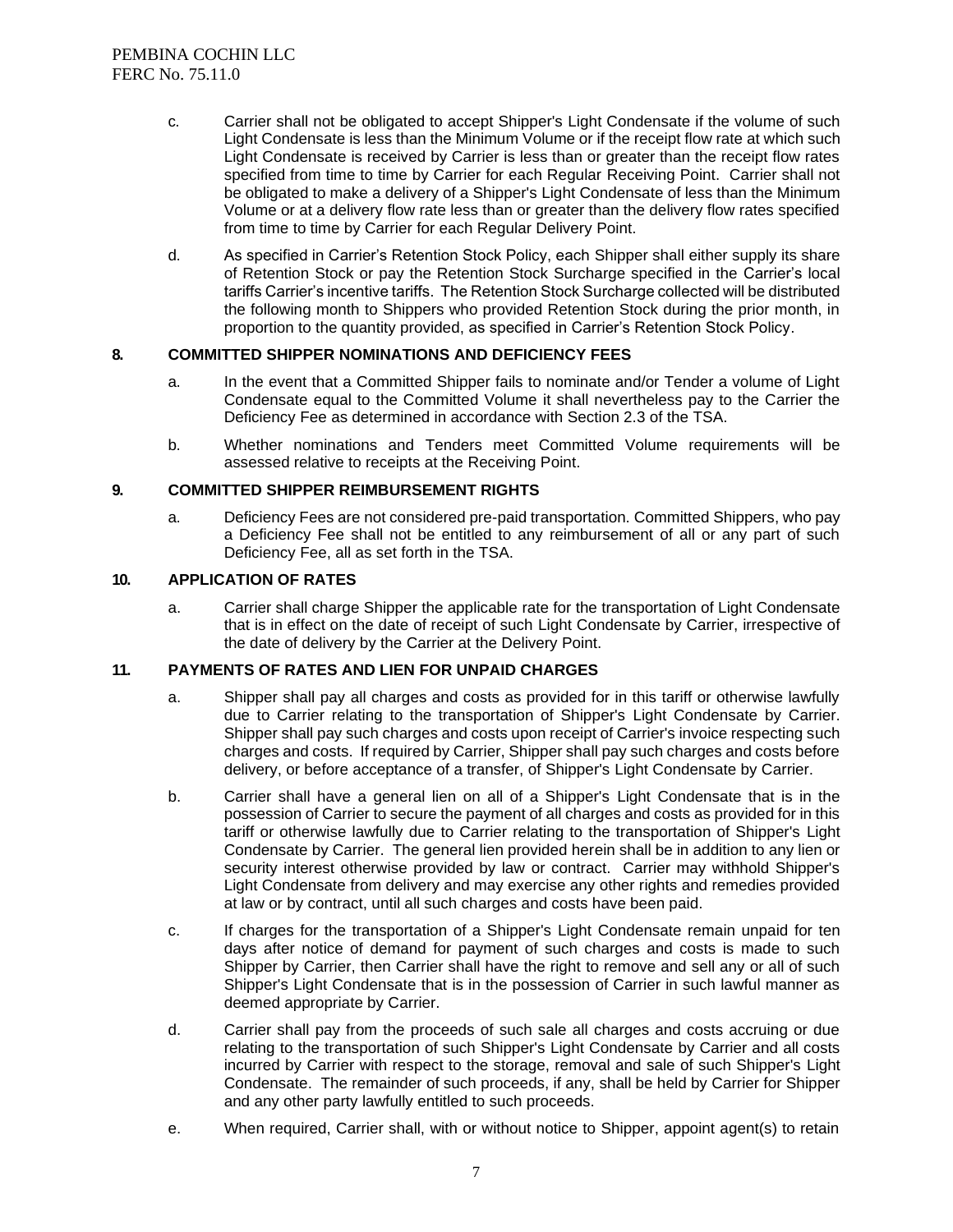possession of Shipper's Light Condensate on behalf of Carrier for the purpose of enforcing the general lien described in this Rule. Carrier hereby advises that it may appoint an agent to hold possession of Shipper's Light Condensate for the purpose of enforcing its general lien.

#### **12. MEASURING, TESTING AND DEDUCTIONS**

- a. Carrier shall gauge or meter, or cause to be gauged or metered, Shipper's Light Condensate in accordance with Carrier's standard operating procedures, upon receipt and delivery by Carrier. Shipper or the designee of Shipper may be present at such gauging or metering. If tank gauges are used, the volume of Light Condensate shall be computed from tank tables on a 100 percent (100%) volume basis. Carrier shall have the right to enter the premises where Light Condensate is received or delivered by Carrier and shall be granted access to all facilities for the purpose of gauging, metering or auditing and to make any examination, inspection, measurement or test as required by Carrier to verify the accuracy of such facilities and the quality of Shipper's Light Condensate. If there is any discrepancy between Carrier's meters and the metering equipment used by Shipper or a third party, the measurement indicated by Carrier's meters will be deemed to be the correct measurement.
- b. Carrier shall correct the measured volume of Light Condensate received and delivered by Carrier from the actual temperature of such Light Condensate to Barrels at a temperature of 60 degrees Fahrenheit by use of API Manual of Petroleum Measurement Standards, Chapter 11.1 Volume 1, or the latest revision to such Standards.
- c. Carrier shall correct the metered volume of Light Condensate for compressibility by the use of API Manual of Petroleum Measurement Standards, Chapters 11.2.1 M or 11.2.1 or the latest revision to such Standards.
- d. Carrier shall determine the percentage of sediment and water in Light Condensate by the use of a centrifuge or other method agreed to by Carrier and Shipper. Carrier shall deduct the amount of sediment and water from the corrected volume of such Light Condensate.
- e. Carrier shall, as deemed necessary by Carrier, adjust the measured volume of Light Condensate for shrinkage in accordance with API Chapter 12.3 or the latest revisions to such standard.
- f. Carrier shall, as deemed necessary by Carrier, determine the kinematic Viscosity of Light Condensate received by Carrier in accordance with ASTM D 445 or the latest revision to such Standard or such other test as may be agreed to by Carrier and Shipper.
- g. Shipper shall be entitled to have delivered to it only that portion of its shipment as may remain after deduction of its pro rata share of any loss of Light Condensate while in the custody of Carrier, as determined by Carrier in accordance with Rule 15(b), and after any deductions or adjustments made by Carrier pursuant to the foregoing provisions of this Rule 12.
- h. The results of all such gauging, metering and testing by Carrier shall be final.

#### **13. EVIDENCE OF RECEIPTS AND DELIVERIES**

a. Carrier shall evidence the receipt and delivery of Light Condensate by tickets showing the volume, temperature, density, sediment and water and any other data with respect to such Light Condensate as may be specified from time to time by Carrier. Tickets shall be signed by Shipper, or the designee of Shipper, and Carrier, but whether or not so signed by Shipper or its designee shall be conclusive evidence of the information set forth therein.

#### **14. DELIVERY AND ACCEPTANCE; OWNERSHIP OF LIGHT CONDENSATE; IMPORT OBLIGATIONS**

a. Carrier does not have storage available for Shipper's Light Condensate at the Delivery Point. Shipper or the designee of Shipper shall accept such Shipper's Light Condensate upon arrival at the designated Regular Delivery Point for such Light Condensate and shall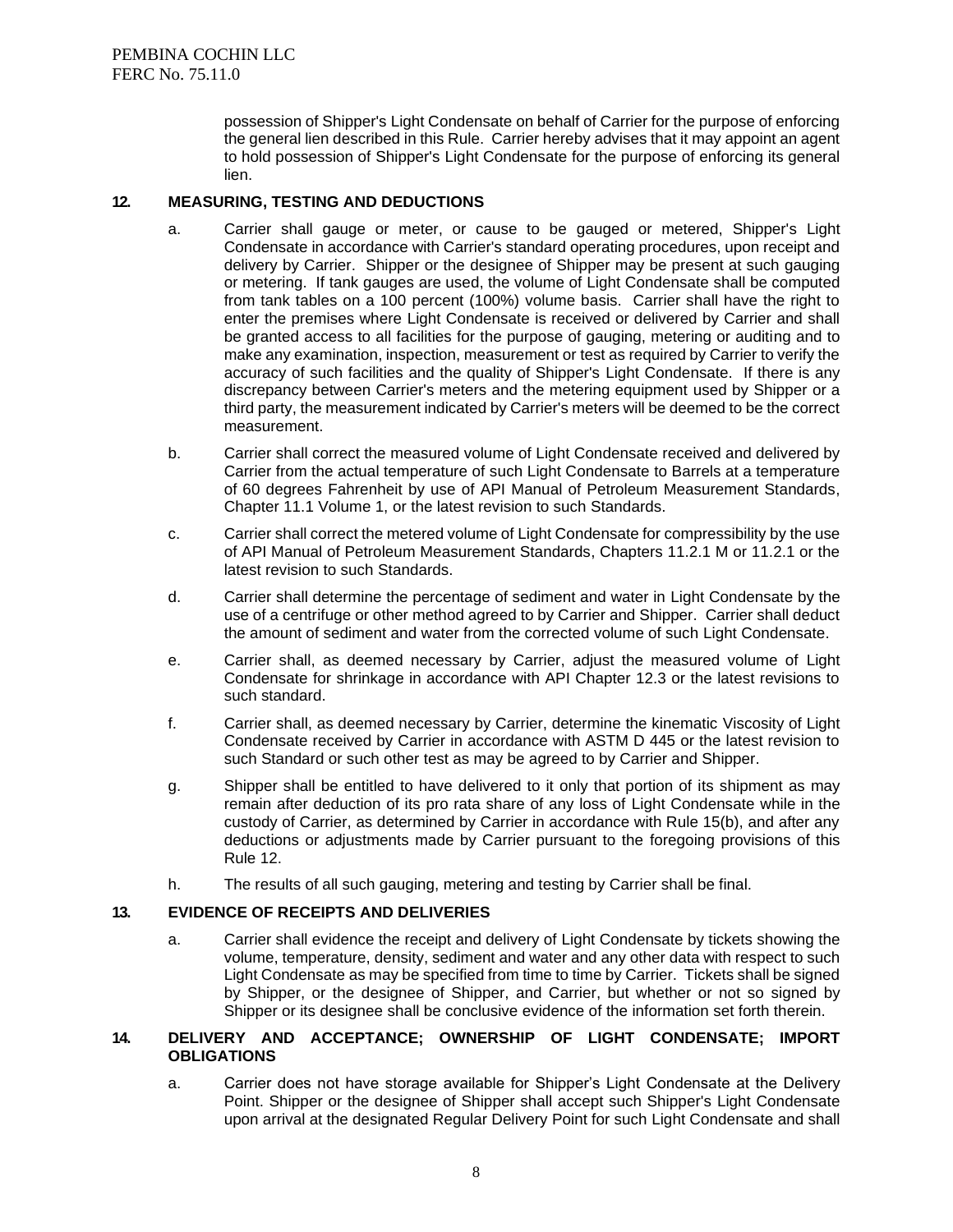remove Shipper's Light Condensate immediately upon delivery.

- b. If a Shipper or its designee fails to remove its Light Condensate from the Cochin Pipeline in accordance with paragraph (a) of this Rule 14, then Carrier shall have the right to remove and sell such Light Condensate in such lawful manner as deemed appropriate by Carrier. Carrier shall pay from the proceeds of such sale all costs incurred by Carrier with respect to the storage, removal, and sale of such Light Condensate. The remainder of such proceeds, if any, shall be held by Carrier for Shipper and any other party lawfully entitled to such proceeds.
- c. Under no circumstances will Carrier be deemed to have acquired legal or beneficial ownership in any Light Condensate delivered to the Cochin Pipeline. Nothing in the foregoing shall limit or affect the lien or other rights of Carrier set forth in Rule 11.
- d. Shipper shall be the importer of the Light Condensate into Canada and the exporter of Light Condensate from the United States, and agrees to be subject to and responsible for the reporting, accounting and other obligations applicable to such importers and exporters under the Canadian Customs Act, United States Customs and Border Protection regulations, and other applicable laws and regulations. Shipper shall account for all imports of Light Condensate into Canada and shall pay all duties, taxes and other amounts that may be levied or payable in respect of such imports within the time and in the manner required by the Canadian Customs Act, the Canadian Customs Tariff, the Canadian Excise Tax Act and/or other applicable laws or regulations. Shipper shall report to the Canada Border Services Agency all importations of Light Condensate into Canada and to the United States Customs and Border Protection all exports of Light Condensate from the United States into Canada.
- e. Shipper shall indemnify, hold harmless and reimburse Carrier for any and all duties, taxes, penalties, interest, costs and/or other amounts incurred by or which become payable by Carrier as a result of Shipper's failure to comply with its obligations under Rule 4(a) or 14(d) or in connection with Carrier's rights under Rules 11(b) or (c) hereof or the exercise of such rights.

#### **15. LIABILITY OF CARRIER**

- a. Except where caused by the direct negligence of Carrier, Carrier shall not be liable to a Shipper for any delay, damage, loss or consequential loss resulting from any cause while Carrier is in possession or control of such Shipper's Light Condensate, including, without limitation, the breakdown of the facilities of Carrier.
- b. If damage or loss to Light Condensate results from any cause other than the direct negligence of Carrier while Carrier is in possession or control of such Light Condensate, then Carrier may apportion the cost of such damage or loss on a pro rata basis among all Shippers. Each Shipper's share of such cost shall be determined by Carrier based on the proportion of the volume of Shipper's Light Condensate in the possession of Carrier on the date of such loss to the total volume of Light Condensate in the possession of Carrier on the date of such loss.
- c. To the extent Carrier deems it is unable, other than due to the direct negligence of Carrier, to transport product in its custody without impacting the operations and/or reliability of the Cochin Pipeline and associated facilities, Carrier will forecast, as soon as reasonably possible, an expected volume of Light Condensate that will be deemed lost, the estimated proportional allocation of the losses for each of the Shippers and the projected location of where the impacted volumes will be retained. Each Shipper allocated such a loss shall have 48 hours from when the impacted Light Condensate arrives at the indicated location to make arrangements to take possession and remove its allocated volume from such location. In the event that a Shipper notifies Carrier that it prefers to have Carrier dispose of such volumes on its behalf or otherwise fails to remove such volumes from Carrier's system within the noticed 48-hour period, Carrier shall remove the Shipper's allocated volume in a manner and at a time deemed appropriate by Carrier. To the extent Carrier disposes of such volumes by sale, Carrier shall pay from the proceeds of such sale any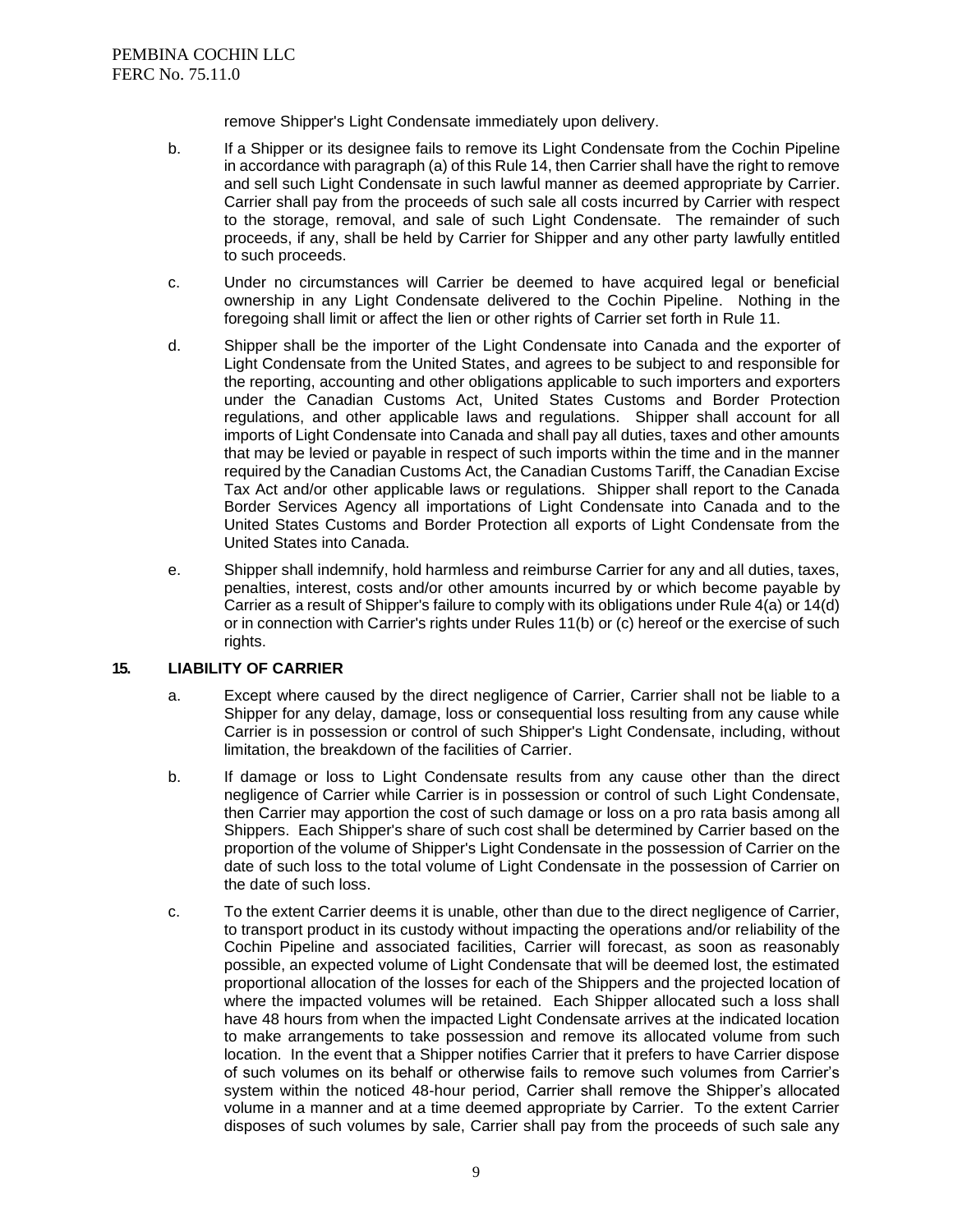reasonable and verifiable costs incurred by Carrier with respect to the storage, arrangement of alternate transportation, removal, marketing and sale of such volumes and remit the remainder of such proceeds, if any, to the Shipper.

d. Notwithstanding subpart c. above, Carrier reserves the right to take immediate actions to dispose of any loss product on its system if it is deemed by Carrier that delays will impact the safety, operational performance or reliability of the Cochin Pipeline or associated facilities. In the case of such a disposition through sale, proceeds, if any, will be allocated to the affected Shippers pursuant to the terms of subpart c. above.

#### **16. INDEMNIFICATION BY AND LIABILITY OF SHIPPER**

- a. A Shipper shall indemnify Carrier for any damage, loss, costs or consequential loss incurred by Carrier or any other party as a result of such Shipper's failure to comply with any provision of this tariff, excluding any damage, loss, costs or consequential loss caused by the direct negligence of Carrier.
- b. If the Light Condensate is not removed from Carrier's facilities and a disruption of Carrier's operation results, Shipper causing such disruption shall be completely and absolutely liable for all costs associated with such disruption, including loss of revenue resulting therefrom.

#### **17. APPORTIONMENT OF SERVICE**

- a. Carrier may, without liability, allocate available pipeline capacity for any month in which the requested Tenders exceed the Available Capacity. If, in a month, the aggregate Tenders for Service by all Shippers exceed the Available Capacity for such month then Carrier will, within two (2) working days of the receipt of all Tenders for the upcoming month, contact Shippers to determine if any are willing to voluntarily reduce their Tenders. If, in a month, the aggregate Tenders, as voluntarily reduced by Shippers, still exceed the Available Capacity for such month then each Shipper shall be apportioned a share of the Available Capacity in the Cochin Pipeline equal to its pro rata share of the total volume nominated in that month; provided, however, that no Shipper may be apportioned a volume of capacity in the Cochin Pipeline that exceeds the volume of capacity that such Shipper has the right to use in the Cochin Canada Pipeline in the same month. Shippers will be notified by Carrier of their allocated volumes within four (4) working days of the receipt of all Tenders for the upcoming month.
- b. If a Shipper fails to physically deliver to Carrier at the Receiving Point its allocated volume resulting from its nomination in a month when apportionment is applied ("Overnominating Shipper") then:
	- i. If Overnominating Shipper advises Carrier in writing of its inability to deliver a portion of its allocated volume ("short fall volume") then Carrier will use all reasonable efforts to equitably offer such short fall volume to other Shippers;
	- ii. Any volumes reallocated to other Shippers will be credited against all short fall volumes of the Overnominating Shippers on a pro rata basis;
	- iii. Any short fall volumes that are not taken and reallocated to other Shippers shall be invoiced at the published rate as though such short fall volumes had been received for the Overnominating Shipper; and
	- iv. Any invoices for short fall volumes will have to be paid before Carrier will accept further nominations or product for receipt from that Overnominating Shipper.

#### **18. REQUESTED CHANGE BY SHIPPER**

a. Subject to the operating conditions of the facilities of Carrier and the other terms and conditions of this tariff, Carrier may, upon the written request of a Shipper, allow a Shipper to change: (i) the designated volume and type of its Light Condensate to be received at a designated Regular Receiving Point; (ii) the designated volume of its Light Condensate to be delivered to a designated Regular Delivery Point; and (iii) the party designated to take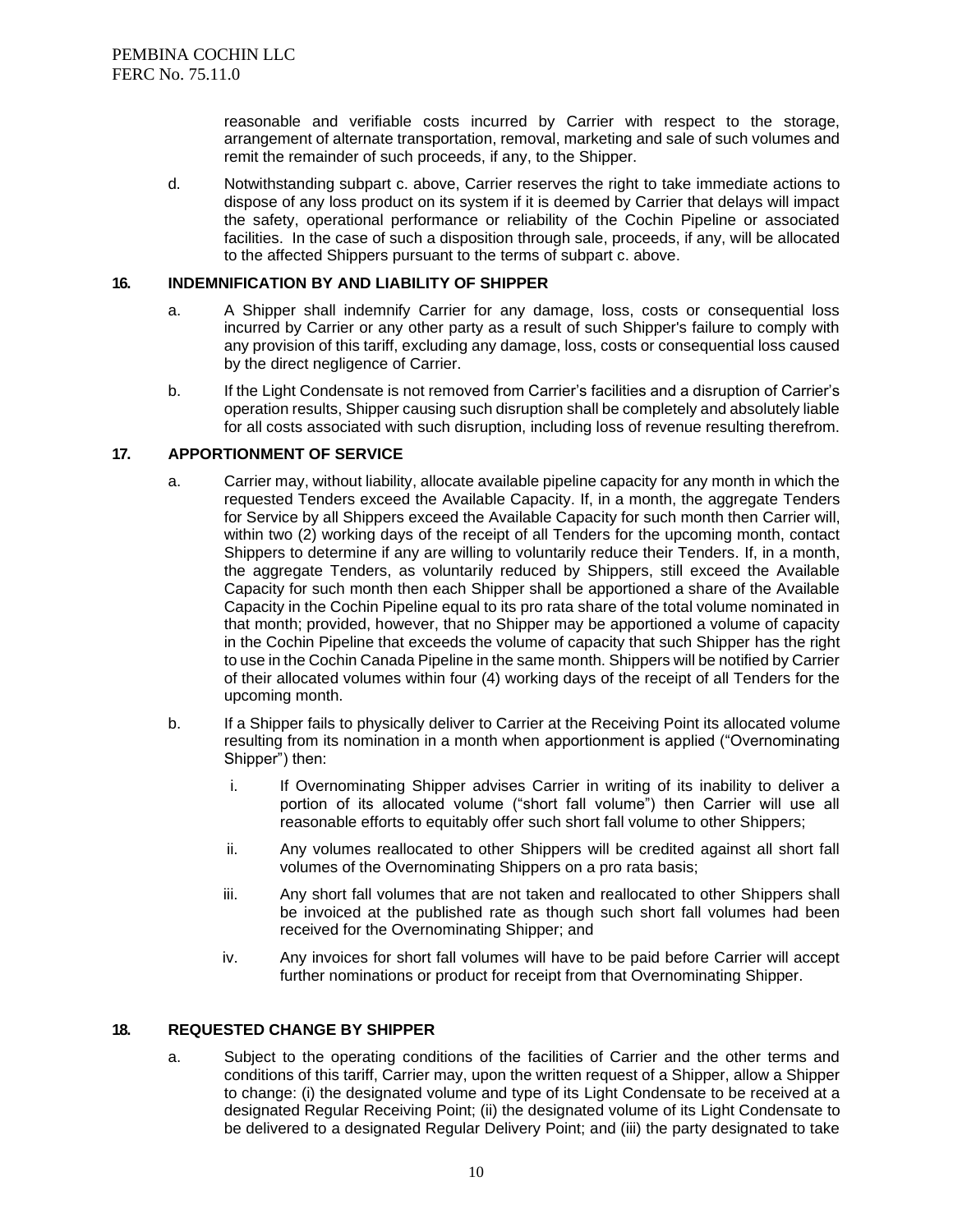delivery of its Light Condensate.

#### **19. ADVERSE CLAIMS AGAINST LIGHT CONDENSATE**

- a. Shipper shall not Tender or deliver to Carrier Light Condensate which is involved in litigation, the ownership of which may be in dispute or which is encumbered by a lien or charge of any kind unless Shipper provides written notification to Carrier of such litigation, dispute, lien or charge not less than twenty (20) days before such Tender is made to Carrier.
- b. Carrier shall not be obligated to accept Light Condensate that is involved in litigation, the ownership of which may be in dispute or which is encumbered by a lien or charge of any kind.
- c. A Shipper shall advise Carrier in writing if, at any time while Shipper's Light Condensate is in the possession of Carrier, such Light Condensate becomes involved in litigation, the ownership of such Light Condensate becomes in dispute or such Light Condensate becomes encumbered by a lien or charge of any kind.
- d. A Shipper shall, upon demand from Carrier, provide a bond or other form of indemnity satisfactory to Carrier protecting Carrier against any liability or loss that may arise as a result of such Shipper's Light Condensate that is involved in litigation, the ownership of which may be in dispute or which is encumbered by a lien or charge of any kind.

#### **20. CLAIMS, SUITS AND TIME FOR FILING**

a. As a condition precedent to recover, claims for loss, damage or delay in connection with the shipment of Light Condensate Tendered for shipment under the terms of this tariff must be filed in writing with the initial or delivering Carrier within one (1) month after delivery of the Light Condensate, or, in the case of failure to make delivery, then within one (1) month after a reasonable time for delivery has elapsed; and suits arising out of such claims must be constituted against the Carrier within six (6) months from the day when notice in writing is given by the Carrier to the claimant that the Carrier has disallowed the claim or any part or parts thereof specified in the notice. In causing Light Condensate to be transported under this tariff, the Shipper agrees to be bound by provisions of this clause and waive any rights which they or either of them might otherwise have, at common law or otherwise, to make a claim after the expiration of the said period of one (1) month or to bring an action after the expiration of the said period of six (6) months.

#### **21. FINANCIAL ASSURANCES**

- a. At all times any prospective or existing Shipper shall either:
	- i. maintain a credit rating or credit ratings for senior unsecured long term debt that are no lower than any of the minimum credit ratings set forth below; or
	- ii. if a Shipper or prospective Shipper has at least one credit rating for senior unsecured long term debt that is lower than one of the minimum credit ratings set out below or does not maintain a credit rating for senior unsecured long term debt, such Shipper or prospective Shipper shall, have and maintain a guarantee in favor of Carrier, in an amount sufficient to ensure payment of all costs and charges that could reasonably accrue due to Carrier in form and substance acceptable to Carrier in its sole discretion, from a guarantor that is credit rated and has no credit ratings that are lower than any of the minimum credit ratings set out below and that either is a direct or indirect parent of Shipper or prospective Shipper at the time such guarantee is delivered to Carrier or provides a legal opinion to Carrier confirming the enforceability of such guarantee, from an issuer and in form and substance acceptable to Carrier (the "Guarantee"):

| Aqencv | <b>Minimum Credit Rating</b> |
|--------|------------------------------|
|--------|------------------------------|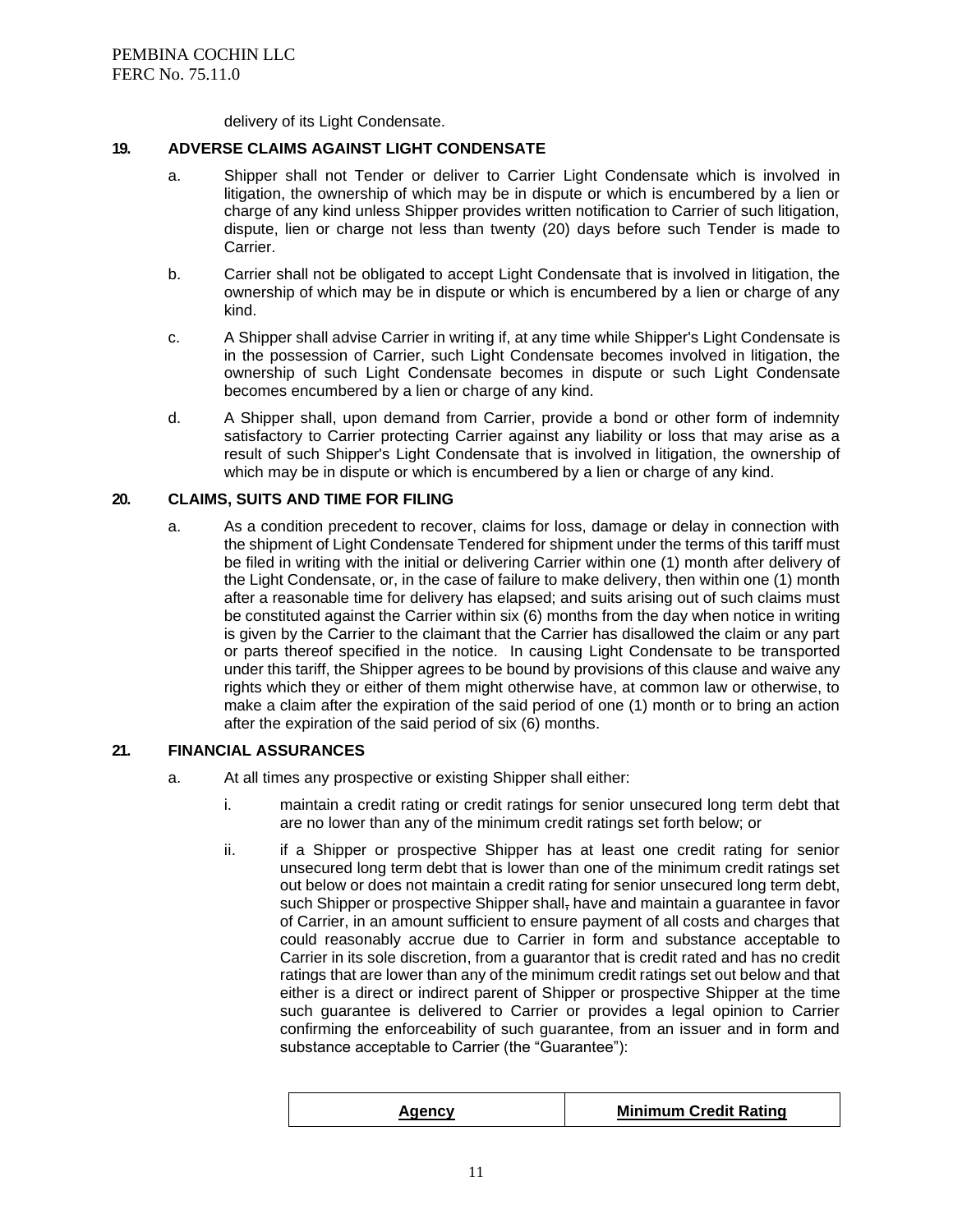| Moody's Investor Services           | Baa3      |
|-------------------------------------|-----------|
| Standard & Poor's                   | RRR-      |
| <b>Dominion Bond Rating Service</b> | BBB (low) |

- b. If Carrier reasonably determines that:
	- i. Shipper's credit rating has fallen below one or more of the minimum credit ratings set forth above, or has otherwise become impaired or unsatisfactory; or
	- $ii.$  if the Guarantee required in accordance with Rule 21(a) no longer provides adequate security for the performance of Shipper's obligations arising from the transportation of Light Condensate under this tariff or the credit rating of the guarantor falls below one or more of the minimum credit ratings set forth in Rule 21(a),

then Shipper shall, within ten (10) Business Days after written notice from Carrier, deliver to Carrier one or more of the following Financial Assurances, as selected by Shipper, for payment of all charges and costs as provided for in this tariff, or otherwise lawfully due to Carrier:

- A. prepayment of an amount sufficient to ensure payment of all costs and charges that could reasonably accrue due to Carrier;
- B. a letter of credit in favor of Carrier in an amount sufficient to ensure payment of all costs and charges that could reasonably accrue due to Carrier, in a form and from an institution reasonably acceptable to Carrier, such letter of credit to allow Carrier to demand full or partial payment thereunder in the event of a Shr Default; and/or
- C. another Guarantee in an amount sufficient to ensure payment of all costs and charges that could reasonably accrue due to Carrier, in a form and from a third party acceptable to Carrier

provided that in the case of a Committed Shipper the amount of the prepayment pursuant to (A) above and the letter of credit pursuant to (B) above shall be equal to the product of (i) the Committed Volume, multiplied by (ii) 365, multiplied by (iii) the Committed Rate (the "Financial Assurances").

Carrier shall not be obligated to accept Light Condensate for transportation from an existing or prospective Shipper if such existing or prospective Shipper fails to deliver the Financial Assurances to Carrier within ten (10) Business Days of Shipper's receipt of Carrier's written request for such Financial Assurances.

For so long as Shipper or the guarantor maintains at least a credit rating for senior unsecured long term debt from at least one of the rating agencies set forth above and no such credit rating has fallen below one or more of the minimum credit ratings set forth above, then Carrier shall not be entitled to require any prepayment, posting of a letter of credit or another Guarantee if and for so long as Shipper or the guarantor has a credit rating no lower than Baa1 (Moody's), BBB+ (Standard & Poors) or BBB (high) (Dominion) from any of the above rating agencies.

c. If Rule 21(a) is not satisfied or required Financial Assurances are not provided in accordance with Rule 21(b), upon the request of Carrier, any prospective or existing Shipper that is not a publicly held company shall provide information to Carrier that will allow Carrier to determine the prospective or existing Shipper's capacity to perform any financial obligations that could arise from the transportation of that Shipper's Light Condensate under the terms of this tariff, including the payment of transportation charges, equalization obligations and the value of the negative Shipper's balance positions. Carrier shall not be obligated to accept Light Condensate for transportation from an existing or